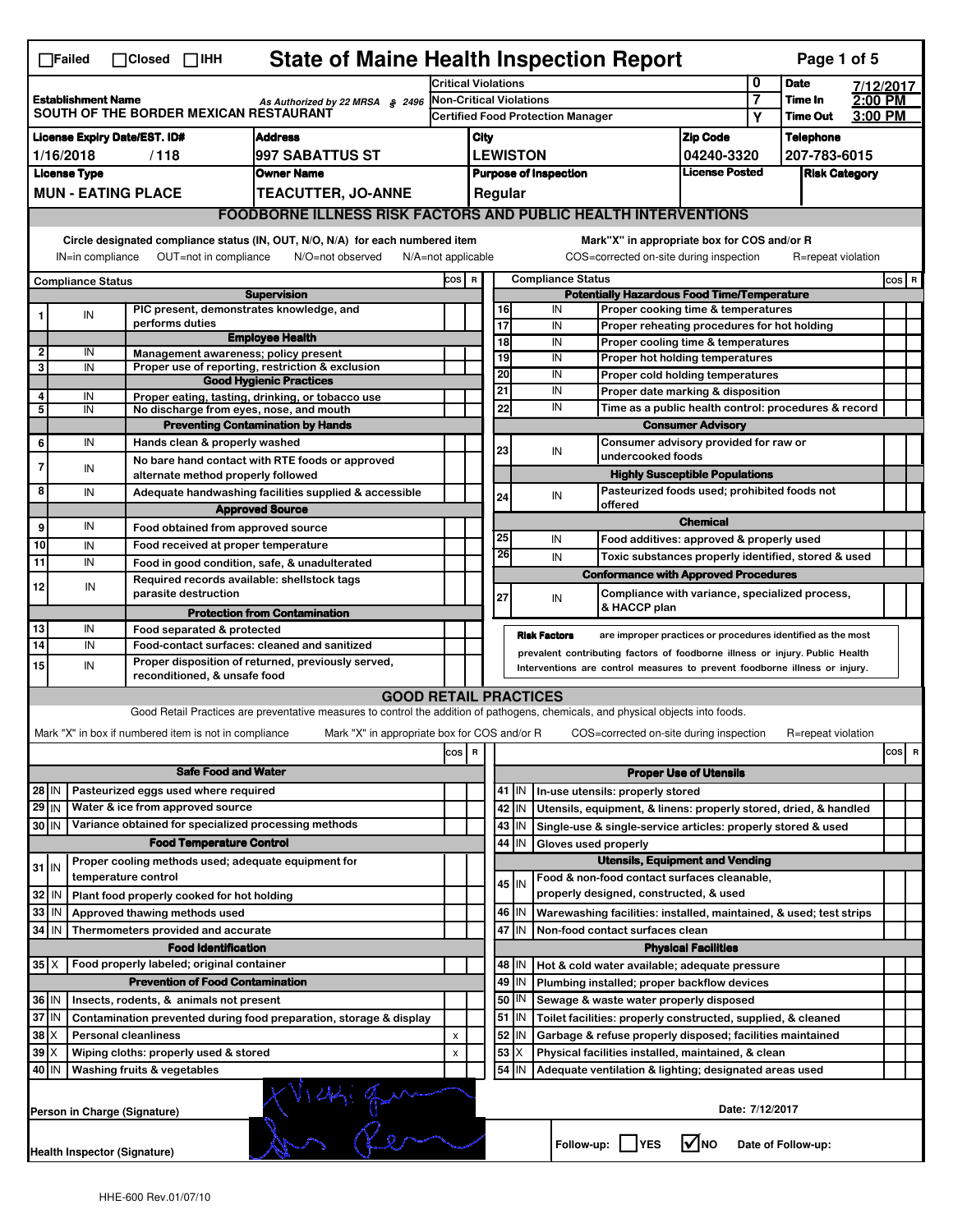|                                                   | Page 2 of 5                       |    |                          |              |                        |                                  |  |  |  |  |
|---------------------------------------------------|-----------------------------------|----|--------------------------|--------------|------------------------|----------------------------------|--|--|--|--|
| <b>Establishment Name</b>                         |                                   |    | As Authorized by 22 MRSA | \$2496       | 7/12/2017<br>Date      |                                  |  |  |  |  |
| SOUTH OF THE BORDER MEXICAN RESTAURANT            |                                   |    |                          |              |                        |                                  |  |  |  |  |
| License Expiry Date/EST. ID#<br>1/16/2018<br>/118 | <b>Address</b><br>997 SABATTUS ST |    | City / State<br>LEWISTON | /ME          | Zip Code<br>04240-3320 | <b>Telephone</b><br>207-783-6015 |  |  |  |  |
|                                                   | <b>Temperature Observations</b>   |    |                          |              |                        |                                  |  |  |  |  |
| Location                                          | <b>Temperature</b>                |    |                          | <b>Notes</b> |                        |                                  |  |  |  |  |
| hot water                                         | 110 plus                          |    |                          |              |                        |                                  |  |  |  |  |
| salsa                                             | 41                                |    |                          |              |                        |                                  |  |  |  |  |
| sauce                                             | 39                                |    |                          |              |                        |                                  |  |  |  |  |
| cooler                                            | 38                                |    |                          |              |                        |                                  |  |  |  |  |
| cooler                                            | 40                                |    |                          |              |                        |                                  |  |  |  |  |
| meat                                              | 165                               | hh |                          |              |                        |                                  |  |  |  |  |
| chicken 39                                        |                                   |    |                          |              |                        |                                  |  |  |  |  |



**Date: 7/12/2017**

**Health Inspector (Signature)**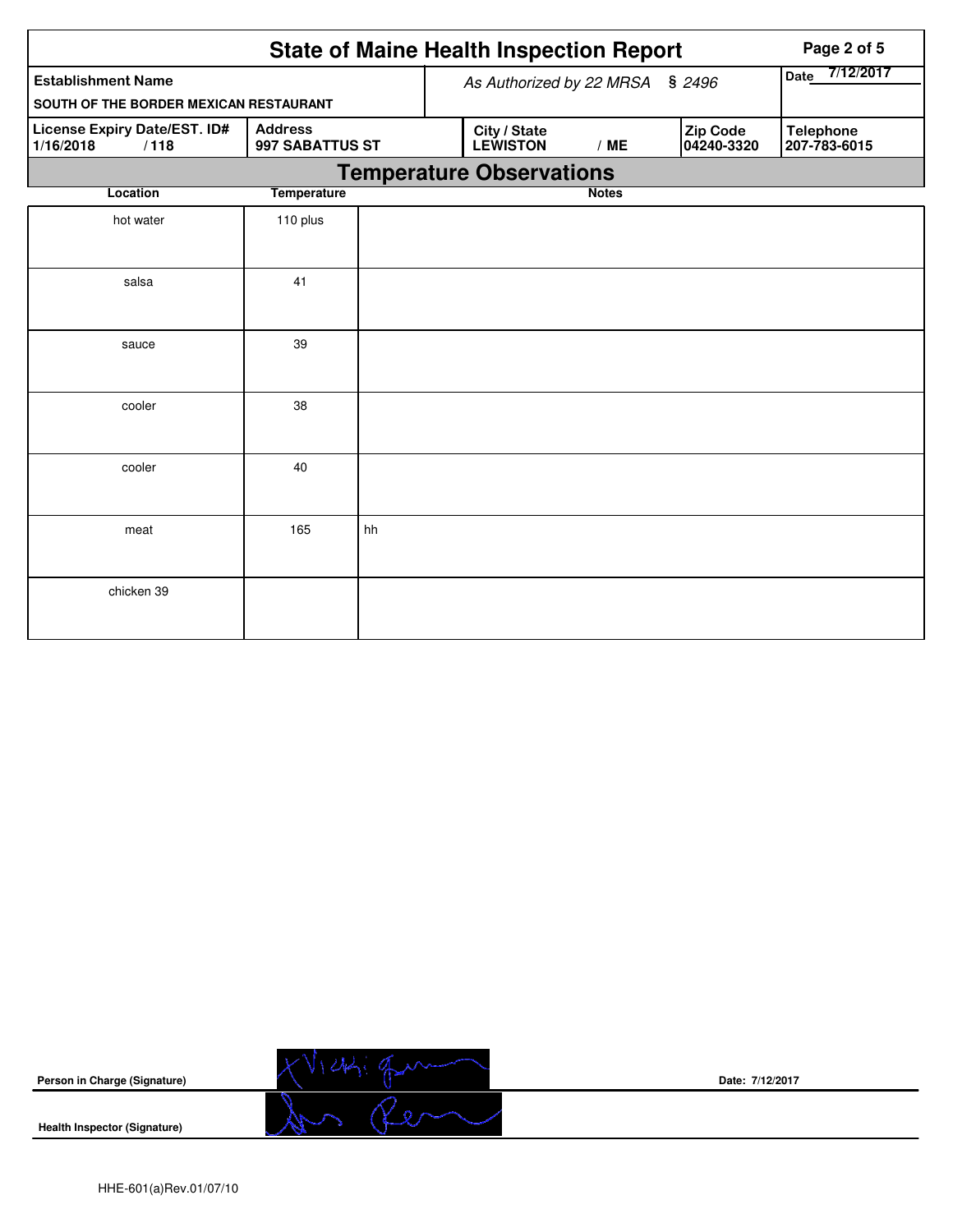| <b>State of Maine Health Inspection Report</b>                                                                                                     |                                   |                                 |           |                               |                          |  |  |  |  |
|----------------------------------------------------------------------------------------------------------------------------------------------------|-----------------------------------|---------------------------------|-----------|-------------------------------|--------------------------|--|--|--|--|
| <b>Establishment Name</b>                                                                                                                          |                                   |                                 |           |                               | 7/12/2017<br><b>Date</b> |  |  |  |  |
| SOUTH OF THE BORDER MEXICAN RESTAURANT                                                                                                             |                                   |                                 |           |                               |                          |  |  |  |  |
| License Expiry Date/EST. ID#<br>1/16/2018<br>/118                                                                                                  | <b>Address</b><br>997 SABATTUS ST | City / State<br><b>LEWISTON</b> | <b>ME</b> | <b>Zip Code</b><br>04240-3320 |                          |  |  |  |  |
| <b>Observations and Corrective Actions</b>                                                                                                         |                                   |                                 |           |                               |                          |  |  |  |  |
| Violations cited in this report must be corrected within the time frames below, or as stated in sections<br>8-405.11 and 8-406.11 of the Food Code |                                   |                                 |           |                               |                          |  |  |  |  |
| 35: 3-601.11: N: Packaged food not properly identified.                                                                                            |                                   |                                 |           |                               |                          |  |  |  |  |
| INSPECTOR NOTES: labels needed for cookies-pla-card is acceptable large print needed                                                               |                                   |                                 |           |                               |                          |  |  |  |  |
| 38: 2-402.11: N: Food Employees not wearing effective hair restraints.                                                                             |                                   |                                 |           |                               |                          |  |  |  |  |
| INSPECTOR NOTES: corrected on -site , hair restraints must be worn                                                                                 |                                   |                                 |           |                               |                          |  |  |  |  |
| 39: 3-304.14.(B).(1): N: Wiping cloths used for wiping counters and other equipment surfaces not held between uses in a chemical sanitizer.        |                                   |                                 |           |                               |                          |  |  |  |  |
| INSPECTOR NOTES: wet cloths on counter corrected on site                                                                                           |                                   |                                 |           |                               |                          |  |  |  |  |
| 53: 6-201.11: N: Floors, walls, and ceilings are not smooth and easily cleanable.                                                                  |                                   |                                 |           |                               |                          |  |  |  |  |
| INSPECTOR NOTES: install all missing floor tiles repair flooring as needed and seal properly                                                       |                                   |                                 |           |                               |                          |  |  |  |  |
| 53: 6-201.13.(A): N: Floor and wall junctures are not enclosed and sealed.                                                                         |                                   |                                 |           |                               |                          |  |  |  |  |
| INSPECTOR NOTES: install cove base where missing                                                                                                   |                                   |                                 |           |                               |                          |  |  |  |  |
| 53: 6-201.16: N: Wall and ceiling coverings are not easily cleanable.                                                                              |                                   |                                 |           |                               |                          |  |  |  |  |
| INSPECTOR NOTES: repair and paint all ceilings and walls throughout facility                                                                       |                                   |                                 |           |                               |                          |  |  |  |  |
| 53: 6-501.12: N: The physical facilities are not clean.                                                                                            |                                   |                                 |           |                               |                          |  |  |  |  |
| INSPECTOR NOTES: clean in back of all equipment                                                                                                    |                                   |                                 |           |                               |                          |  |  |  |  |
|                                                                                                                                                    |                                   |                                 |           |                               |                          |  |  |  |  |
|                                                                                                                                                    |                                   |                                 |           |                               |                          |  |  |  |  |



**Date: 7/12/2017**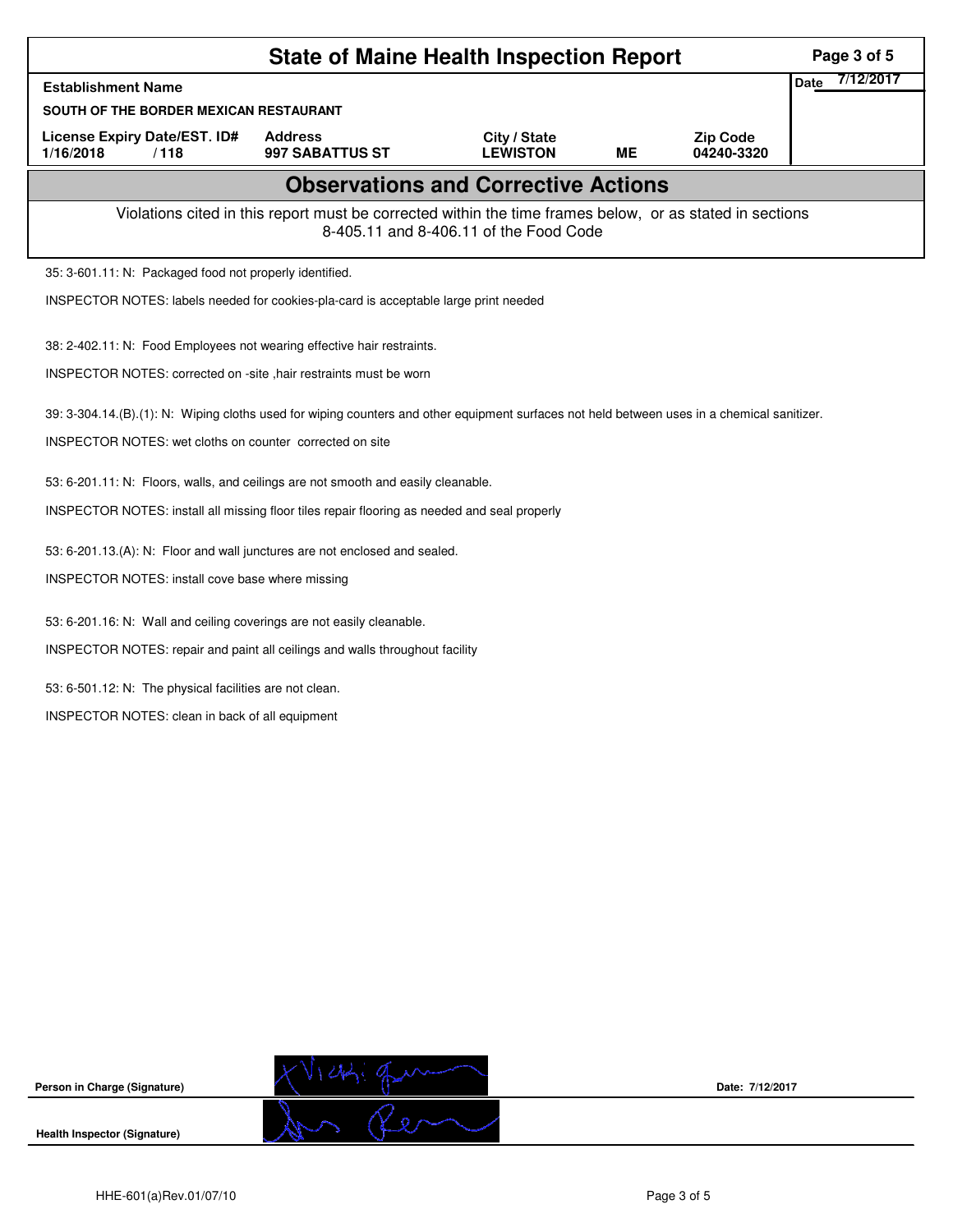| <b>State of Maine Health Inspection Report</b>    |                                        |                                 |    |                               |                          |  |  |  |  |  |
|---------------------------------------------------|----------------------------------------|---------------------------------|----|-------------------------------|--------------------------|--|--|--|--|--|
| <b>Establishment Name</b>                         |                                        |                                 |    |                               | 7/12/2017<br><b>Date</b> |  |  |  |  |  |
|                                                   | SOUTH OF THE BORDER MEXICAN RESTAURANT |                                 |    |                               |                          |  |  |  |  |  |
| License Expiry Date/EST. ID#<br>1/16/2018<br>/118 | <b>Address</b><br>997 SABATTUS ST      | City / State<br><b>LEWISTON</b> | MЕ | <b>Zip Code</b><br>04240-3320 |                          |  |  |  |  |  |
| <b>Inspection Notes</b>                           |                                        |                                 |    |                               |                          |  |  |  |  |  |

# RED FOLDER-EMPLOYEE HEALTH POLICY

Employee Health Policy left and explained the policy with the PIC.Please retain information as you will be asked next year during your inspection to provide the employee Health Policy information which was left with the PIC.

## Certified Food Protection Manager

Unless directed otherwise, all Eating Establishments are required to submit a copy of their Certified Food Protection Manager (CFPM) certificate. A CFPM must be hired within 90 days of a new eating establishment opening or when a CFPM leaves employment. For a list of CFPM courses and trainers go to http://www.maine.gov/healthinspection/training.htm

Please provide a copy of this certification(s) to your inspector [Susan Reny ] by emailing to [ sreny@lewistonmaine.gov ] or faxing to 207-795-5071. A copy may also be sent to Carol Gott, Health Inspection Program, 286 Water St. 3rd Floor, Augusta, ME 04333 or carol.gott@maine.gov.

Please include the name of your establishment and the establishment ID# with your certification(s).

2013 Maine Food Code Adoption

The Maine Food Code was adopted in October of 2013. Please refer to our website for a copy,

http://www.maine.gov/healthinspection. Following are a few of the major changes:

• No Bare Hand Contact with Ready-To-Eat Food. Handlers are required to use gloves, utensils, deli papers, etc., to avoid bare hand contact with ready-to-eat food;

- Establishments must have clean-up procedures for employees to follow following vomiting and diarrheal events;
- Responsibilities of the person in charge for ill employees (exclusions and restrictions); and,
- Date marking of Ready-to-eat potentially hazardous foods.

## Violation Correction Timeframe

Critical violations should be corrected on site, but in any event, within 10 days. The licensee must contact the inspector when the critical violation has been addressed at 207-( 513-3125 Ext 3224 ) or email ( sreny@lewistonmaine.gov ). Non-critical violations must be corrected within 30 days. Failure to satisfactorily correct these violations before the follow-up inspection may result in enforcement proceedings by the Department to include fines and penalties, which are outlined in Sections 7, 8 and 9 of the Rules Relating to the Administration and Enforcement of Establishments Licensed by the Health Inspection Program available at http://www.maine.gov/healthinspection. License renewals can be denied if violations are not corrected within the noted timeframes.

#### C= Critical violation and NC= Non-critical violation

"Critical violation" means a provision of the Food Code that, if in non-compliance, is more likely than other violations to contribute to food contamination, illness or environmental health hazard.

#### Additional Inspection Fee

License fees provide for two inspections per year. When additional inspections are required, the Department may charge an additional \$100 fee to cover the costs of each additional inspection or visit.

#### Document Retention/Posting

Pursuant to the Maine Food Code, the establishment's current license must be displayed. In addition, a sign or placard must be posted in a conspicuous area notifying consumers that a copy of the most recent inspection report is available upon request. CFPM certificates must be posted in a conspicuous area and must be available to the Department upon request. CFPM Jo-Anne Teacutter Exp 2/2022

Upn major renovations install mop sink